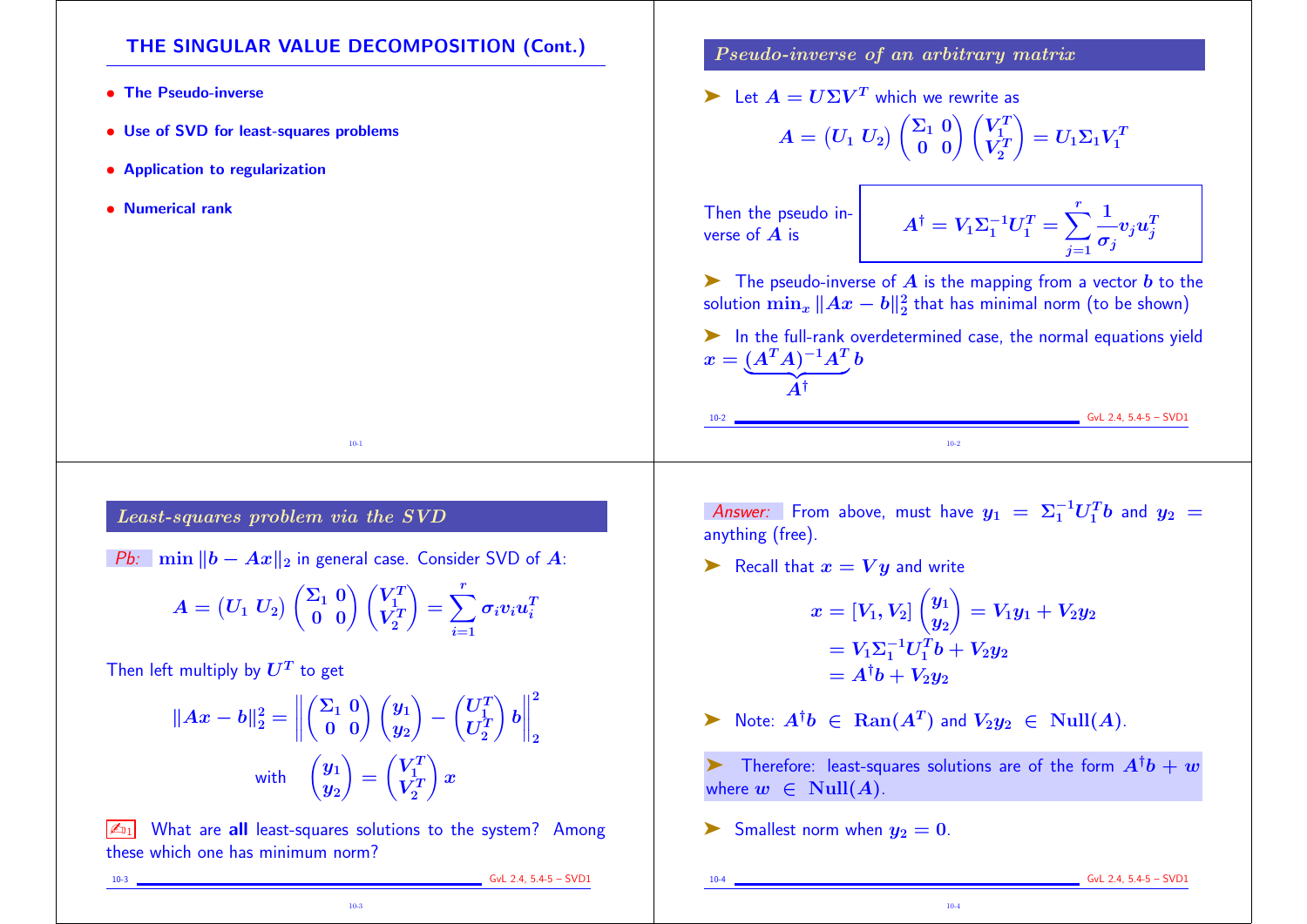► Minimum norm solution to  $\min_x \|Ax - b\|_2^2$  $\frac{2}{2}$  satisfies  $\Sigma_1 y_1 =$  $U_1^T b$ ,  $y_2 = 0$ . It is:

$$
x_{LS}=V_1\Sigma_1^{-1}U_1^Tb=A^{\dagger}b
$$

 $\boxed{\mathbb{Z}_{22}}$  If  $A \in \mathbb{R}^{m \times n}$  what are the dimensions of  $A^{\dagger}$ ?,  $A^{\dagger}A$ ?,  $A$ <sup> $\dagger$ ?</sup>

 $\sqrt{\mathbb{Z}_{33}}$  Show that  $A^{\dagger}A$  is an orthogonal projector. What are its range and null-space?

 $\mathbb{Z}_{\texttt{D4}}$  Same questions for  $AA^\dagger$ .

Moore-Penrose Inverse

The pseudo-inverse of  $\boldsymbol{A}$  is given by

$$
A^{\dagger} = V \begin{pmatrix} \Sigma_1^{-1} & 0 \\ 0 & 0 \end{pmatrix} U^T = \sum_{i=1}^r \frac{v_i u_i^T}{\sigma_i}
$$

## Moore-Penrose conditions:

The pseudo inverse of a matrix is uniquely determined by these four conditions:

(1) 
$$
AXA = A
$$
  
(2)  $XAX = X$   
(3)  $(AX)^H = AX$   
(4)  $(XA)^H = XA$ 

ightharpoonup In the full-rank overdetermined case,  $A^{\dagger} = (A^T A)^{-1} A^T$  $10-6$  GvL 2.4, 5.4-5 – SVD1

10-6

Least-squares problems and the SVD

➤ The SVD can give much information on solutions of overdetermined and underdetermined linear systems.

10-5 GvL 2.4, 5.4-5 – SVD1 10-5

Let A be an  $m \times n$  matrix and  $A = U\Sigma V^T$  its SVD with  $r = \text{rank}(A), V = [v_1, \ldots, v_n]$   $U = [u_1, \ldots, u_m]$ . Then

$$
x_{LS} = \sum_{i=1}^r \frac{u_i^T b}{\sigma_i} v_i
$$

minimizes  $||b - Ax||_2$  and has the smallest 2-norm among all possible minimizers. In addition,

$$
\rho_{LS} \equiv ||b - Ax_{LS}||_2 = ||z||_2 \text{ with } z = [u_{r+1}, \dots, u_m]^T b
$$

10-7

Least-squares problems and pseudo-inverses

➤ A restatement of the first part of the previous result:

Consider the general linear least-squares problem

 $\min$  |  $\min_{x \in S} ||x||_2, \quad S = \{x \in \mathbb{R}^n \mid ||b - Ax||_2 \min \}.$ 

This problem always has a unique solution given by

$$
x = A^{\dagger}b
$$

10-8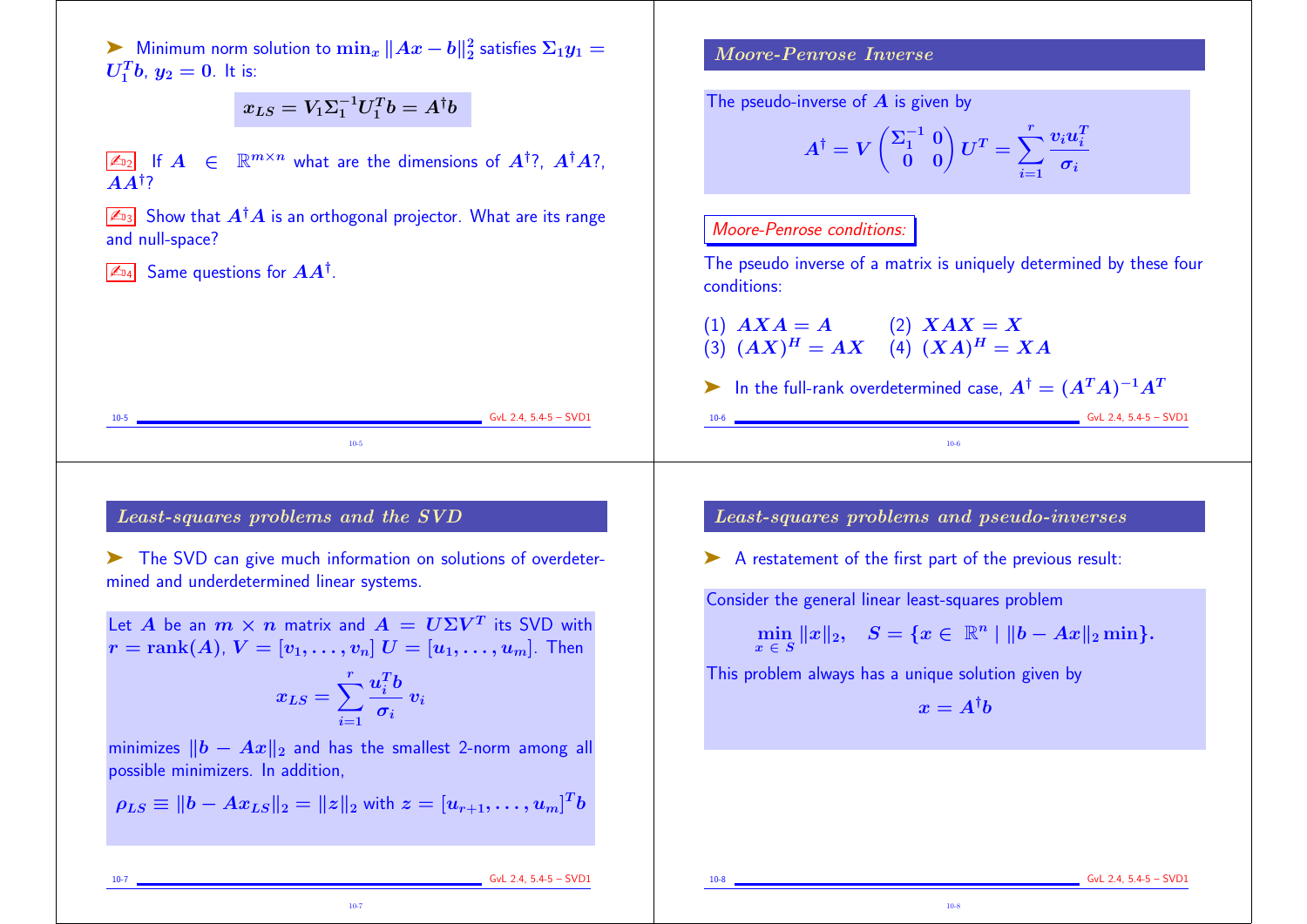$\sqrt{\mathbb{Z}_{25}}$  Consider the matrix:

$$
A=\begin{pmatrix}1&0&2&0\\0&0&-2&1\end{pmatrix}
$$

- Compute the thin SVD of A
- Find the matrix  $\bf{B}$  of rank 1 which is the closest to the above matrix in the 2-norm sense.
- What is the pseudo-inverse of  $\overline{A}$ ?
- What is the pseudo-inverse of  $B$ ?
- Find the vector x of smallest norm which minimizes  $||b Ax||_2$ with  $b = (1, 1)^T$
- Find the vector x of smallest norm which minimizes  $||b Bx||_2$ with  $b = (1, 1)^T$

10-9

10-9 GvL 2.4, 5.4-5 – SVD1

Remedy: SVD regularization

Truncate the SVD by only keeping the  $\sigma_i's$  that are  $\geq \tau$ , where  $\tau$  is a threshold

➤ Gives the Truncated SVD solution (TSVD solution:)

$$
x_{TSVD} = \sum_{\sigma_i \geq \tau} \frac{u_i^T b}{\sigma_i} v_i
$$

10-11

➤ Many applications [e.g., Image and signal processing,..]

Ill-conditioned systems and the SVD

- $\blacktriangleright$  Let  $A$  be  $m \times m$  and  $A = U \Sigma V^T$  its SVD
- ► Solution of  $Ax = b$  is  $x = A^{-1}b = \sum_{i=1}^{m} \frac{1}{2}$  $u_i^T b$  $\frac{v_i}{\sigma_i}$   $v_i$

 $\triangleright$  When A is very ill-conditioned, it has many small singular values. The division by these small  $\sigma_i$ 's will amplify any noise in the data. If  $\tilde{b} = b + \epsilon$  then

$$
A^{-1}\tilde{b}=\sum_{i=1}^{m}\frac{u_i^Tb}{\sigma_i}\ v_i+\underbrace{\sum_{i=1}^{m}\frac{u_i^T\epsilon}{\sigma_i}\ v_i}_{Error}
$$

► Result: solution could be completely meaningless.

Numerical rank and the SVD

 $\blacktriangleright$  Assuming the original matrix  $\hat{A}$  is exactly of rank  $k$  the computed SVD of A will be the SVD of a nearby matrix  $A + E -$  Can show:  $|\hat{\sigma}_i - \sigma_i| \leq \alpha \sigma_1$ u

10-10 GvL 2.4, 5.4-5 – SVD1 10-10

➤ Result: zero singular values will yield small computed singular values and  $r$  larger sing. values.

Exercise problem: *numerical rank* – The  $\epsilon$ -rank of  $\boldsymbol{A}$  :

 $r_{\epsilon} = \min\{rank(B) : B \in \mathbb{R}^{m \times n}, \|A - B\|_2 \leq \epsilon\},$ 

 $\sqrt{\mathbb{Z}_{06}}$  Show that  $r_{\epsilon}$  equals the number sing. values that are  $>\epsilon$ 

 $\boxed{\mathbb{Z}_{7}}$  Show:  $r_{\epsilon}$  equals the number of columns of A that are linearly independent for any perturbation of  $\vec{A}$  with norm  $\leq \epsilon$ .

10-12

 $\blacktriangleright$  Practical problem : How to set  $\epsilon$ ?

10-12 GvL 2.4, 5.4-5 – SVD1

10-11 **GvL 2.4, 5.4-5 – SVD1**